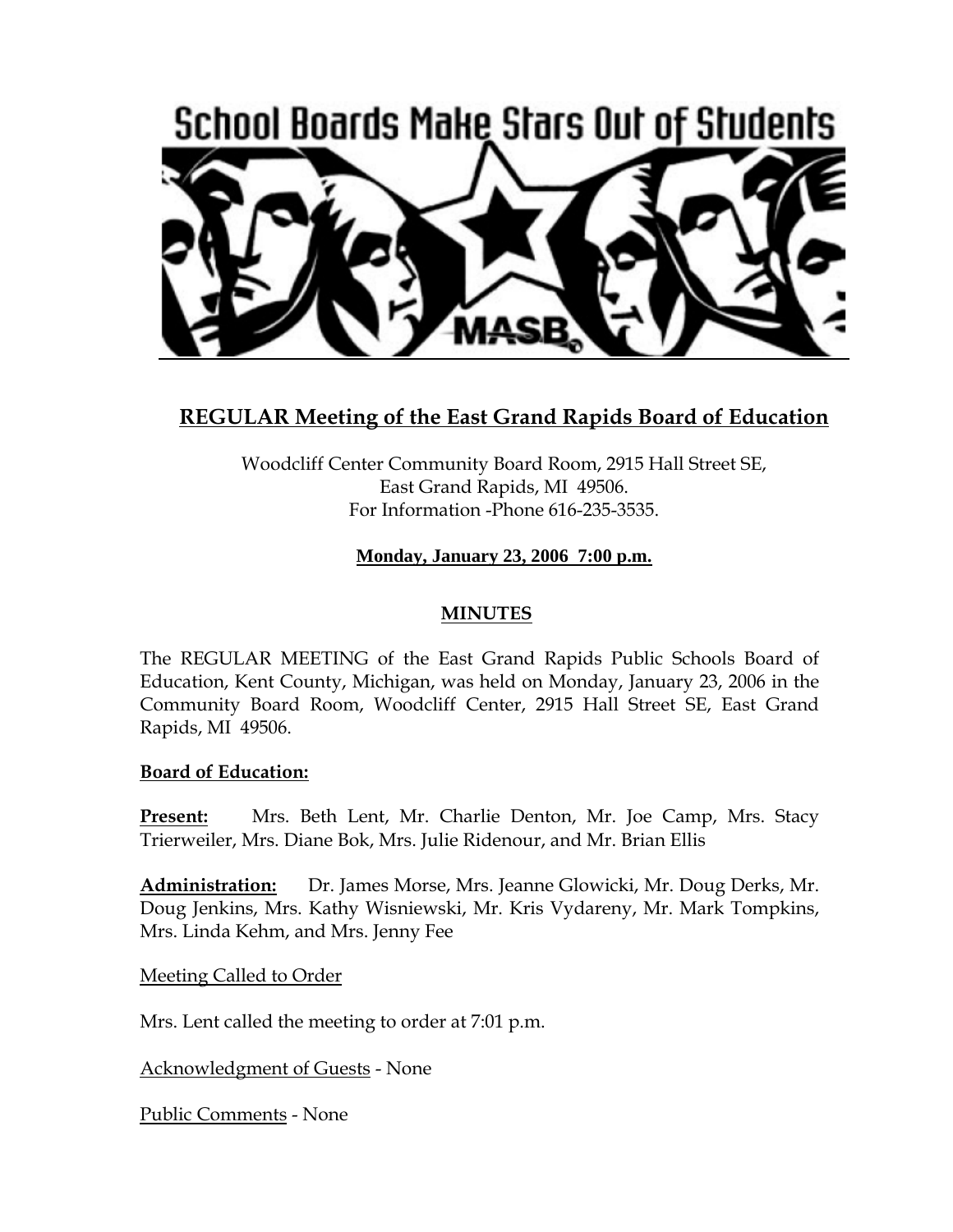#### Communications to and from the Board

On February 1st the "We the People" will give a presentation in the Performing Arts Center. There will be a Special Board of Education meeting at 5:30 p.m. on January 30, 2006.

### High School Student Council President's Report - Mr. John Abraham

The annual blood drive will be on Thursday, January  $29<sup>th</sup>$  – everyone is welcome to give blood. The food drive very successful, in fact, it was the best drive in the last three years. There was enough food to be able to donate food to other organizations. The Student Council is looking into becoming part of the Greater Student Council Association – they will be checking this association out to see if they want to join. John announced he has been accepted at Harvard and will be attending there next year.

## EGREA President's Report – Mrs. Nancy McSkimming

Mrs. McSkimming said it is hard to believe the first semester is already over. Teachers are looking forward to second semester. She announced that Paul Kline was named as orchestra director of the year for the state of Michigan, congratulations to him.

#### Recognition of:

East Grand Rapids Board of Education Members for *School Board Recognition Month* January 2006 – Dr. Morse (Enclosure #7A)

Dr. Morse thanked the Board for all of their work. He explained that this Board is all volunteers; they do not get paid for any of their work. He also thanked Beth Lent for her leadership. Mr. Cwayna thanked the Board members for setting the example of leadership for the entire staff.

Recognition of Principal's Week – February 12-18, 2006 – Dr. James Morse (Enclosure #7B)

Mr. Camp moved to recognize February 12-18, 2006 as Principal's Week. Mrs. Bok seconded the motion. Motion passed 7-0.

#### *Discussion Items:*

# Kent ISD Presentation – Accountability II

Mr. Ron Koehler from the Kent Intermediate School District (KISD) handed out a brochure and reviewed the services the ISD has provided to EGRPS over the last year. He also gave a brief report of what services the KISD provides countywide.

Food Service Update – Mrs. Amy Larson and Mr. Erik Neering (Enclosure #9)

Mr. Derks introduced Erik Neering and Amy Larson who presented the update to the Board. They reviewed the accomplishments in 2004-05 and for this year. It was a very positive update. The Food Service program had a balanced budget for 2004-05 and the 2005-06 budget is projected to be balanced.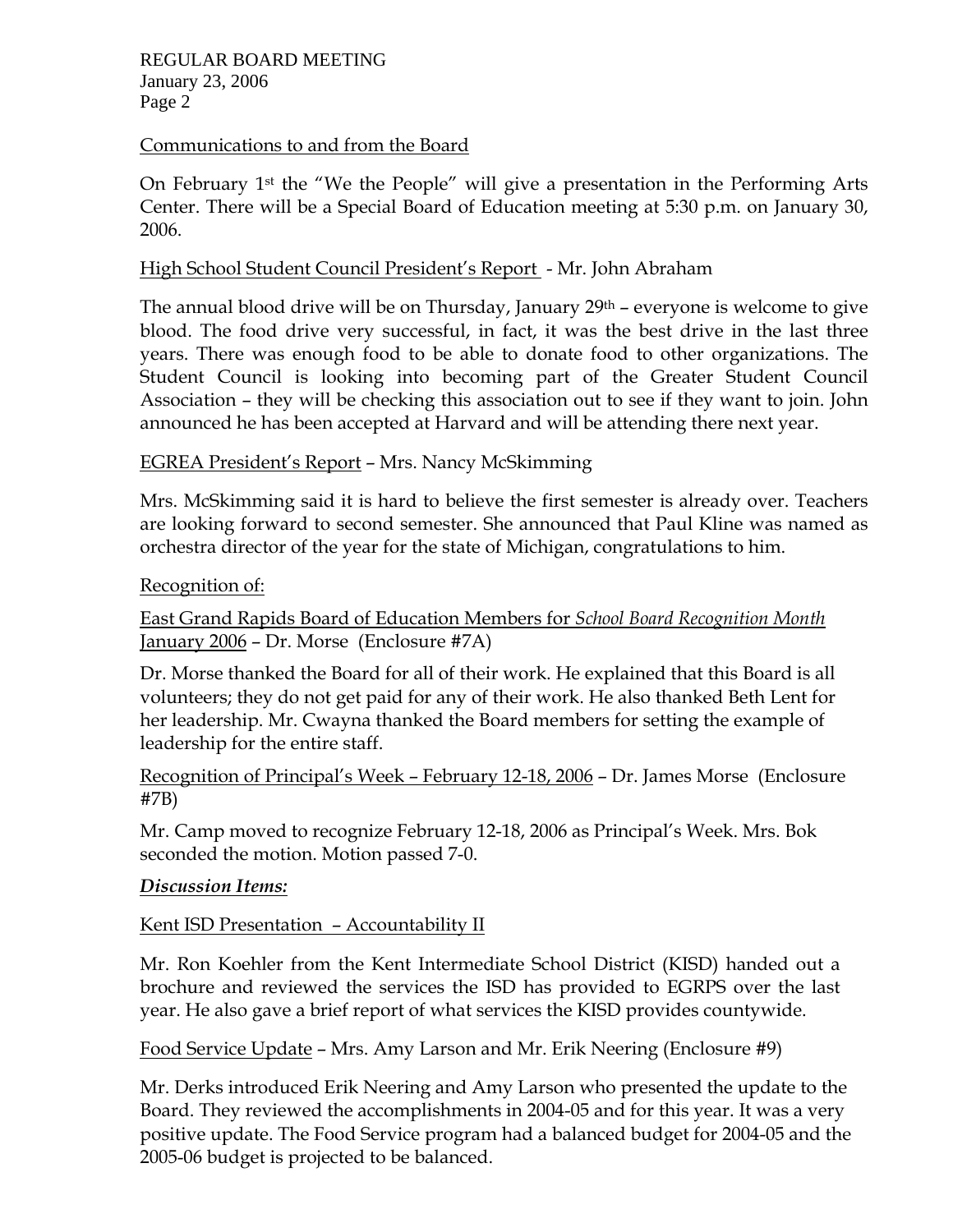# Diversity Curriculum Committee Update – Mrs. Jeanne Glowicki

Mrs. Glowicki gave an overview of this committee and reviewed the goals of the committee.

Recommendation of Timeline and Numbers for 2006-07 Choice Program

We will present a timeline and projected choice numbers with a request for Board approval at the February 27, 2006 regular meeting. (Enclosure #11)

Dr. Morse reviewed the timeline and the recommended numbers. The numbers will be approved at the February 27<sup>th</sup> meeting. Changes may be made between now and then depending on the information from the buildings on enrollment. There was discussion by the Board. The final recommendation will be brought back to the Board for approval at the February 27, 2006 meeting.

## *Action Items - Consent Agenda:*

| Background:     | In order to save time during the meeting, we are using a    |
|-----------------|-------------------------------------------------------------|
|                 | Consent Agenda. Items in the Consent Agenda include         |
|                 | those that are routine or have been previously discussed by |
|                 | the Board of Education. Any Board Member may request to     |
|                 | have any item removed for a separate discussion and vote.   |
| Recommendation: | Motion to approve the Consent Agenda Numbers 12             |

Approval of Minutes of REGULAR MEETING of 12/12/05 Enclosure #12)

Approval of Minutes of SPECIAL MEETING on 1/16/06 (Enclosure #13)

*through*\_\_15\_\_.

Approval of Payment of Bills for December 2005. (Enclosure #14)

Amendment to Administrators' Tax Sheltered Annuity Plan

Mrs. Trierweiler moved to approve Consent Agenda Items #12-15. Mrs. Ridenour seconded the motion. Motion passed 7-0.

#### *Other Action Items:*

Approval of Early Retirement Incentive (Enclosure #16)

The Teachers' Association has requested a retirement incentive this year. The Finance Committee and Administration are recommending a retirement incentive for the 2005-06 school year.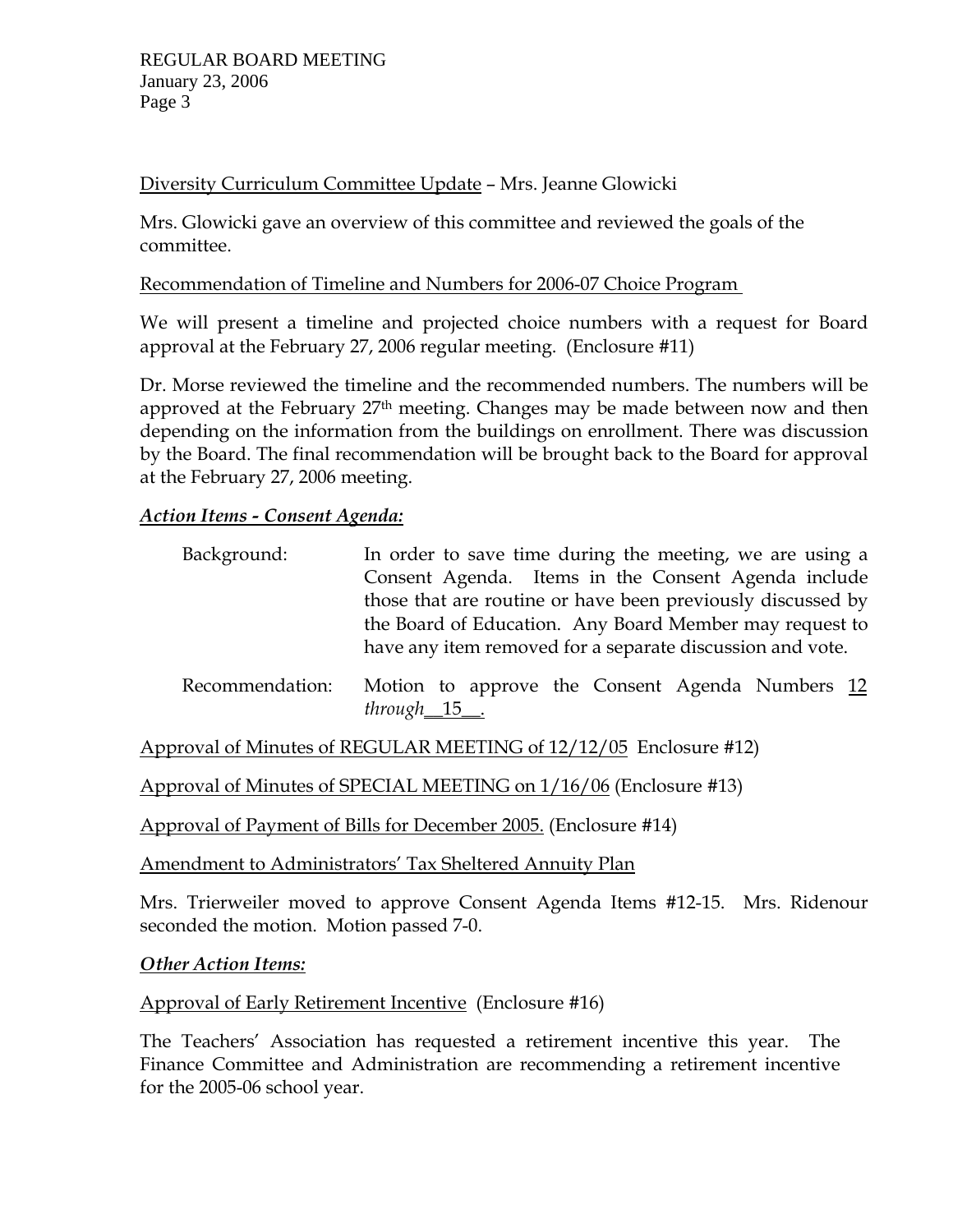REGULAR BOARD MEETING January 23, 2006 Page 4

Mr. Camp moved to approve the Retirement Program as presented in Enclosure #16 upon the recommendation of the Superintendent. Mrs. Trierweiler seconded the motion. Motion passed 7-0.

### Approval of the Schools of Choice Resolutions for 2006-2007

East Grand Rapids Public Schools has participated in the Kent Intermediate School District Collaborative Schools of Choice Program since its inception in the 1996-97 school year.

### Approval of a Resolution to Opt Out of Section 105 State of Michigan Choice Plan (Enclosure #17A)

East Grand Rapids Public Schools has opted out of the State Choice Plan since the inception of the KISD Collaborative Schools of Choice Plan in the 1996-97 school year.

Mr. Denton moved to pass a resolution to opt out of Section 105 of the State School Aid Act of 1979, as amended by Public Act 300 of 1996, of the State of Michigan Schools of Choice Program for the 2006-2007 school year, for the purpose of participating in an intermediate school district-wide schools of choice program. Mr. Ellis seconded the motion. Motion passed 7-0.

## Approval of a Resolution to Opt Out of Section 105c of the State 2006-07 Schools of Choice Plan (Enclosure #17B)

In accordance with Section 105c as permitted in the State School Aid Act, Public Act 119 of 1999, as amended by Public Act 297 of 2000, it is recommended that East Grand Rapids Public Schools not accept applications for enrollment from residents of contiguous intermediate school districts for the 2006-07 school year.

Mrs. Bok moved to pass a resolution to opt out of Section 105c as recommended by the Superintendent. Mrs. Ridenour seconded the motion. Motion passed 7-0.

## Approval of a Resolution to Participate in the 2006-07 Kent Intermediate School District Collaborative Schools of Choice Program (Enclosure #17C)

This is the fifth year of the new Choice Program.

Mr. Denton moved to pass a resolution to participate in the Kent ISD Collaborative Schools of Choice Program for the 2006-07 school year as recommended by the Superintendent. Mr. Ellis seconded the motion. Motion passed 7-0.

# *Administrative Reports*

Superintendent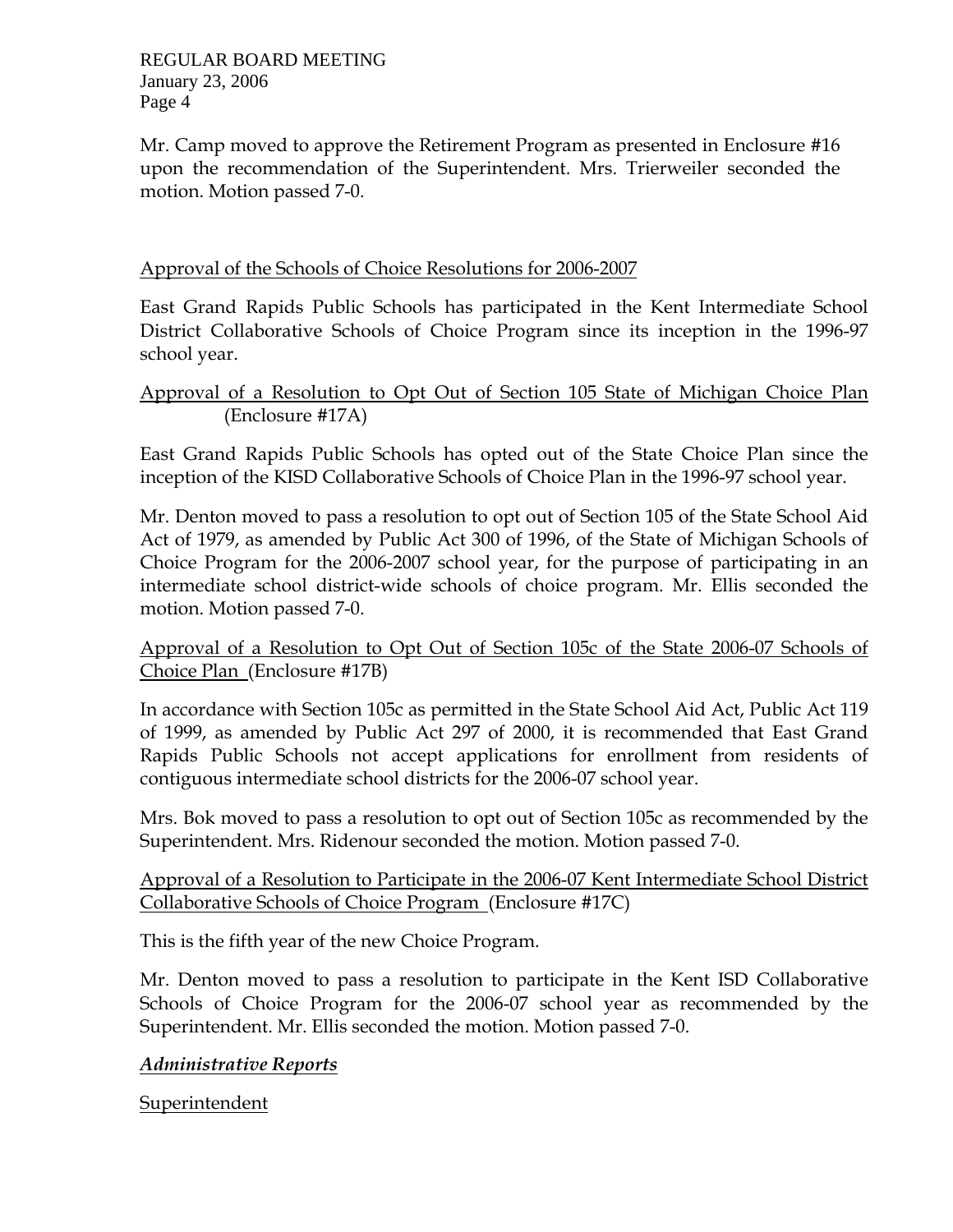REGULAR BOARD MEETING January 23, 2006 Page 5

Dr. Morse reported that the EGR High School orchestra played at DeVos Center this past weekend and did very well. Congratulations to Mr. Paul Kline who was named orchestra director of the year in the state of Michigan.

Assistant Supt. of Business

No report.

#### Assistant Supt. of Instruction

Staff Development Progress

Mrs. Glowicki stated that staff development is progressing very well.

Social Studies Curriculum Committee Launch

Mrs. Glowicki indicated that this will be a challenging committee and everyone involved is excited to begin.

#### MLPP To Go

MLPP stands for Michigan Literacy Progress Profile. This tool will help teachers with assessments and is linked with our data warehouse.

#### Board Representative Report

Community Action Council – Mrs. Beth Lent

Mrs. Lent updated the Board on the good parent turnout for the recent parent forum. The Community Action Council will be putting together a Middle School parent forum for this spring.

#### Adjournment

Mrs. Lent adjourned the meeting at 8:13 p.m.

Respectfully submitted,

Stacy L. Trierweiler, Secretary East Grand Rapids Board of Education